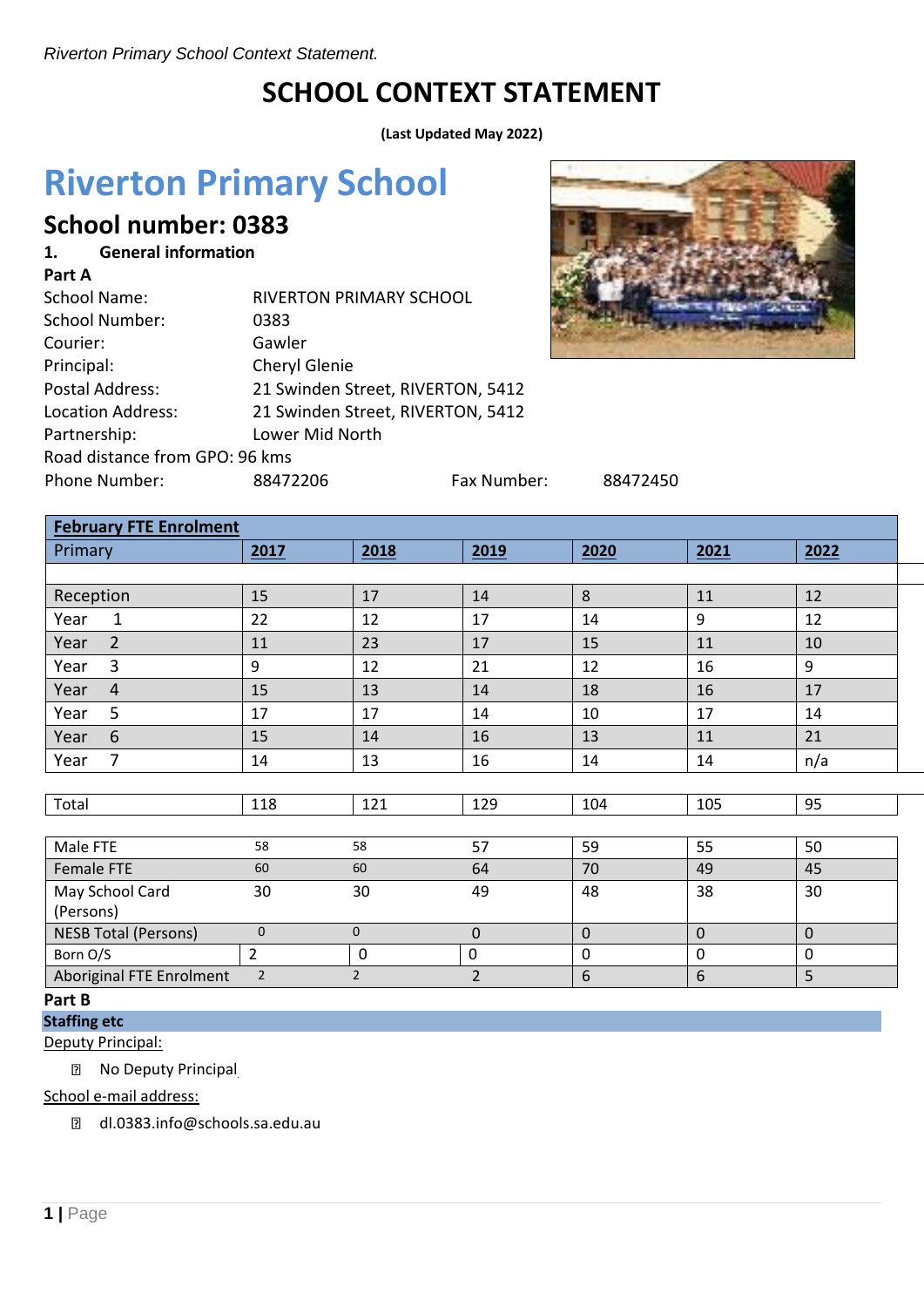# Staffing Allocation:

- Principal: 1.0
- **Teaching staff: 4.8 FTE, consisting of:** 
	- o A combination of fulltime and part time teachers.
	- o Specialist teacher provides Health and PE, Technology, Science and Auslan.
- $\boxed{2}$ There are 4 classes in the school. R/1, 2/3, 4/5, 5/6.

Ancillary staffing SSO & GCE allocation is 172 hours a week. This includes GCE, Finance/Admin, WHS, intervention, special education and ICT support. 8 SSOs are employed. Extra support staff are employed to meet student needs.

- OSHC
	- $\boxed{2}$ No OSHC programme exists on site but Rural Care is available through Riverton Kindergarten, which is a 2-minute walk away, between the hours of 7am to 6pm 5 days a week.

# Enrolment trends:

 $\overline{2}$ From the beginning of 2022 all year 7 students attend high schools across most of Australia. Riverton Primary School is in the fortunate position of being able to maintain 4 classes even without year 7s. A number of current students have significant generational family connections to Riverton Primary School.

# Year of opening:

The school was opened in 1866 and celebrated 150 years of delivering high quality public education at the current site in 2016. The school is proud of its history and close community links.

# Public transport access: Nil.

# **Students (and their welfare)**

General characteristics:

- Most students are from an English-speaking background, at this stage approximately 34% of students have  $\boxed{2}$ received school card.
- The school has a strong focus on student well-being to ensure students are ready for rigorous learning.  $\mathbf{P}$
- Riverton Primary School boasts excellent staff, students, parents and community. The school and community work  $\boxed{2}$ closely together fostering citizenship, eg. ANZAC and Remembrance Day.
- $\overline{2}$ Staff genuinely focus on raising student learning outcomes and all decisions are made with this in mind.
- $\boxed{2}$ Interoception is an expectation within the school's Student Behaviour Management policy.

# **2.** Pastoral Care:

- Students at Risk (STAR) committee meet regularly to ensure student support and intervention meets the learning needs of targeted students.
- Pastoral Care is the responsibility of the all staff.  $\overline{2}$
- $\boxed{2}$ A Pastoral Care Worker has been appointed for 2 days a week to support student well-being programmes and parent/community engagement. This program is supported by the local churches.

# Student Governance and school level Agency:

- *School Captains* are voted in at the beginning of each Year. Job and person specifications are provided to  $\overline{2}$ interested students, who then present speechesto the whole school. Students vote to elect their leaders. School captains take on a range of leadership roles in the school throughout the year.
- *House Captains* are elected for the 3 houses (Banksia, Clianthus, and Acacia) using a similar process to the School Captains. Their leadership is required at swimming carnivals, sports days and other house events.
- $\overline{?}$ *SRC* R-2 classes: 2 reps from each class whom each serve for 1 Semester. Year 3 – 6: 2 reps per class will be elected for a semester. Ideally - 1 girl and 1 boy for the semester positions. Elections need to be completed by the end of Week 2. A job and person specification is provided for all students wishing to nominate for SRC. Years 3 – 6 must prepare and present speeches and then be voted in by class members. Staff will oversee the process and elections. From 2021, SRC will be coordinated by Hannah Rigden. SRC agenda will "grow" from class meeting agendas and also include questions that will inform site improvement priorities. SRC makes recommendations to staff and Principal. The Principal will ask SRC for input into site improvement plan priorities. SRC meetings are managed by School Captains. SRC reps can be removed from office for inappropriate behaviour. Badges are presented to students at an induction assembly.
- $\boxed{2}$ *Ticket of Leave* operates at Riverton Primary School. This is a programme that acknowledges students in Year 6 who qualify for the award by meeting a strict set of criteria to demonstrate their high levels of responsibility, reliability, and growth mindset for learning.
- *Student Agency* This school has a student agency plan to ensure students have influence into their own and other  $\overline{2}$ students learning as well as the site improvement plan.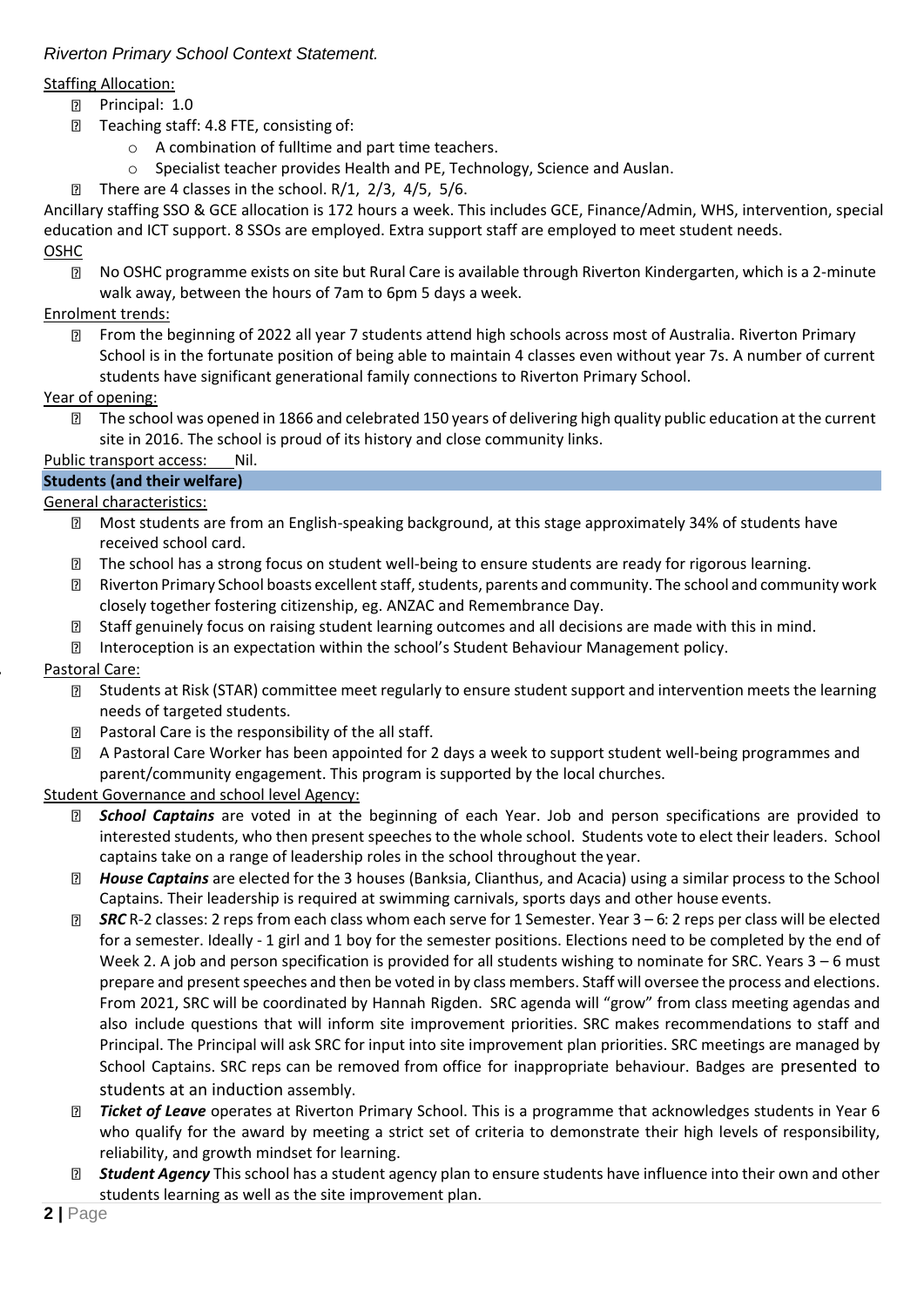All student leaders are presented with badges at an official induction assembly early each semester. Intervention and Support:

- Students identified with specific learning needs for literacy, numeracy and wellbeing are supported through  $\overline{2}$ programmes prepared by classroom teachers at times informed by Support Services Specialists.
- Transition programmes continuity of learning with the Riverton Kindergarten for new Receptions and with  $\overline{2}$ Riverton and District High School are in place.

# **Key School Policies**

#### Our Core Business

- **I** To provide high quality and effective pedagogy that facilitates improved student learning outcomes in a supportive and academically challenging learning environment that provides the opportunity for all students to be successful in their learning.
- **E School Values Be Courageous, Be Persistent, Be Creative, Be Tolerant, Be Respectful.**

| Goals:                                                          | <b>Targets</b>                                                                                                                                                                                                                                                                                                                                                                                                         | <b>Challenge of</b><br><b>Practice</b>                                                                                                     |
|-----------------------------------------------------------------|------------------------------------------------------------------------------------------------------------------------------------------------------------------------------------------------------------------------------------------------------------------------------------------------------------------------------------------------------------------------------------------------------------------------|--------------------------------------------------------------------------------------------------------------------------------------------|
| For our<br>students to<br>produce<br>better quality<br>writing. | 50% (4/8) of year 3 students will<br>achieve the SEA in NAPLAN writing.<br>25% (2/8) of year 3 students will<br>achieve higher bands in NAPLAN<br>writing.<br>This means 75% (6/8) will achieve<br>the SEA or above.<br>60% (8/15) of year 5 students will<br>achieve the SEA in NAPLAN writing.<br>33% (5/15) of year 5 students will<br>achieve higher bands in NAPLAN<br>writing.<br>This means $86\%$ (13/15) will | If we use more<br>specific feedback and<br>formative assessment<br>strategies then our<br>students writing<br>achievement will<br>improve. |
|                                                                 | achieve the SEA or above.                                                                                                                                                                                                                                                                                                                                                                                              |                                                                                                                                            |

# **Site Improvement Plan 2022**

#### **Curriculum** Subject offerings:

 $\overline{R}$ All curriculum areas are covered as legislated by the Australian Curriculum: English, Mathematics, Science, Health & Physical Education (H&PE), The Arts, Auslan (LOTE), Technologies, History and Social Sciences(HASS).

Teaching methodology:

There is significant sharing of pedagogic practices between teachers. There is an ongoing expectation of pedagogic  $\overline{2}$ adjustments to meet student needs and ensure all students can achieve their optimum level of learningoutcome.

# Assessment procedures and reporting:

- Written reports are sent home at the end of terms 2 and 4. 7
- $\overline{2}$ As a Visible Learning School, Parent, Student and Teacher interviews to take place at the end of term 1 for all students, at the end of term 3 as requested, and at other times through negotiation. Although we have used the term "Interview", it would probably be more appropriate to refer to the sessions as "discussion about learning" where parents and students have the opportunity to discuss their progress with their teacher, to celebrate progress and identify future growthareas.
- **D** Open communication between parents and teachers is encouraged.

# Joint programmes:

- As part of the Lower Mid North Partnership, leaders meet at least twice a term.  $\overline{2}$
- $\overline{?}$ Across the DfE, Leaders attend a two-day residential conference once per year.
- $\Box$ Schools within the Lower Mid North partnership are involved in joint professional development activities, pupil free days and PLCs throughout the year.
- $\overline{2}$ The Lower Mid North B-12 partnership have agreed to use Visible Learning as a learning improvement platform.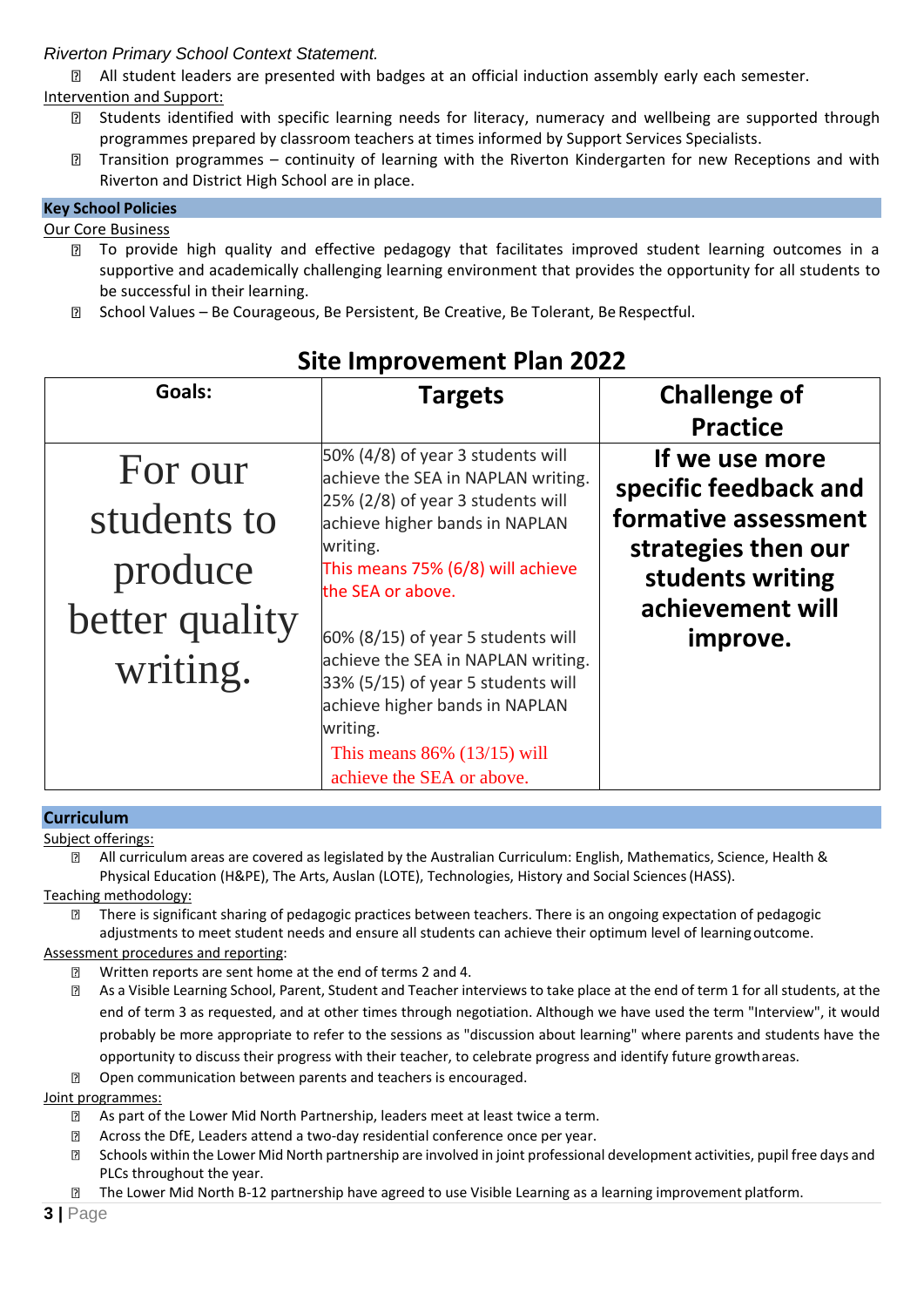# **Sporting Activities**

- Swimming lessons are conducted during term time at the Riverton Community Pool R-6 in Term 1.  $\overline{2}$
- $\boxed{2}$ School Swimming Carnival and Interschool Swimming Carnival in term 1.
- $\overline{P}$ Participation in SAPSASA is encouraged for a range of sports, and students are involved in coaching clinics as they are offered.
- School Sports Day is usually held in term 1 or term 3.  $\overline{R}$
- $\boxed{?}$ The Riverton community is proudly sports oriented.
- Student participation in sports days and school swimming carnivals are assessed against the Australian Curriculum Health  $\overline{R}$ and Physical Education. Student non-attendance at these learning days is reflected in student grades.

#### **Other Co-Curricular Activities**

- Camps are held biennially in odd years. This is to align with the aquatics camp for the year 5/6 students. In 2022 year 6 students  $\overline{2}$ will take part in an aquatics camp outside of policy, as approved by Governing Council. This ensures they have the opportunity to attend an aquatics camp while at Riverton Primary School.
- Life Education visit the school every 2<sup>nd</sup> year, in odd years. The cost is subsidized by Governing Council and P&F.  $\overline{2}$
- $\overline{?}$ Visiting performances add value to our educational programs. A performance levy is part ofthe school fees and the remainder of the cost is subsidized by Rurality funding.

#### **Staff (and their welfare)**

# Staff profile

We have a mix of newer and experienced teachers and support staff. This is reflected in the age range of staff. Leadership structure:

The Principal is the leader of learning in the school. All staff are encouraged to take on leadership relevant to their  $\overline{2}$ role and capabilities. Democratic decision-making processes are in place.

#### Staff support systems:

- $\boxed{?}$ As a cohesive group, staff actively seek professional dialogue, advice, and support from each other.
- Opportunities for PD at a local, partnership and state level are encouraged.  $\overline{P}$

#### Performance Development:

Performance development is valued at the school and includes leader and peer observations, reflective meetings, and professional learning communities. Staff are supported and encouraged to attend training relevant to the school's improvement journey and staff professional learning needs.

#### Access to special staff:

DfE services – speech pathology, psychology, social work, behaviour management, interoception, hearing  $\overline{2}$ impairment, and special education – are accessed as required.

# **Incentives, support and award conditions for Staff**

# Cooling for school buildings

**Z** All school buildings are fitted with air conditioning systems.

#### Relocation assistance

**Removal costs for teachers may be met depending on DfE policy.** 

#### **School Facilities**

# Buildings and grounds

- The school comprises the original stone residence that has been upgraded and now is the Administration Office section.
- The Year 4/5 classroom, computer suite and the Resource Centre are located in the original stone building, 7 which includes a kitchen space built on in 2010.
- There is a separate Staff Room and Activity Room of modular construction.  $\overline{?}$
- $\overline{2}$ In 2010 a Junior Primary unit was added. Two classes operate in transportable buildings.
- $\mathbf{E}$ The grounds are very well presented with gardens being a special feature. Much of the schoolyard is paved.

# Specialist facilities

- Allteaching areas have an interactive whiteboard orinteractive TV. We have at least one digital device per student R-6.
- **EXECUTE:** From 2022 all students from years 4 to 6 are allocated an individual laptop for learning at school. In 2023 this will be extended to students from years 1 to 3.
- In 2019, we became part of the Regional ICT support program, so we access high quality IT support from DfE employed  $\overline{2}$ specialists.
- The town swimming pool, town oval, and high school gym are available for occasional use.

# Student facilities

**There are two grassed areas in the schoolyard with an oval across the road.**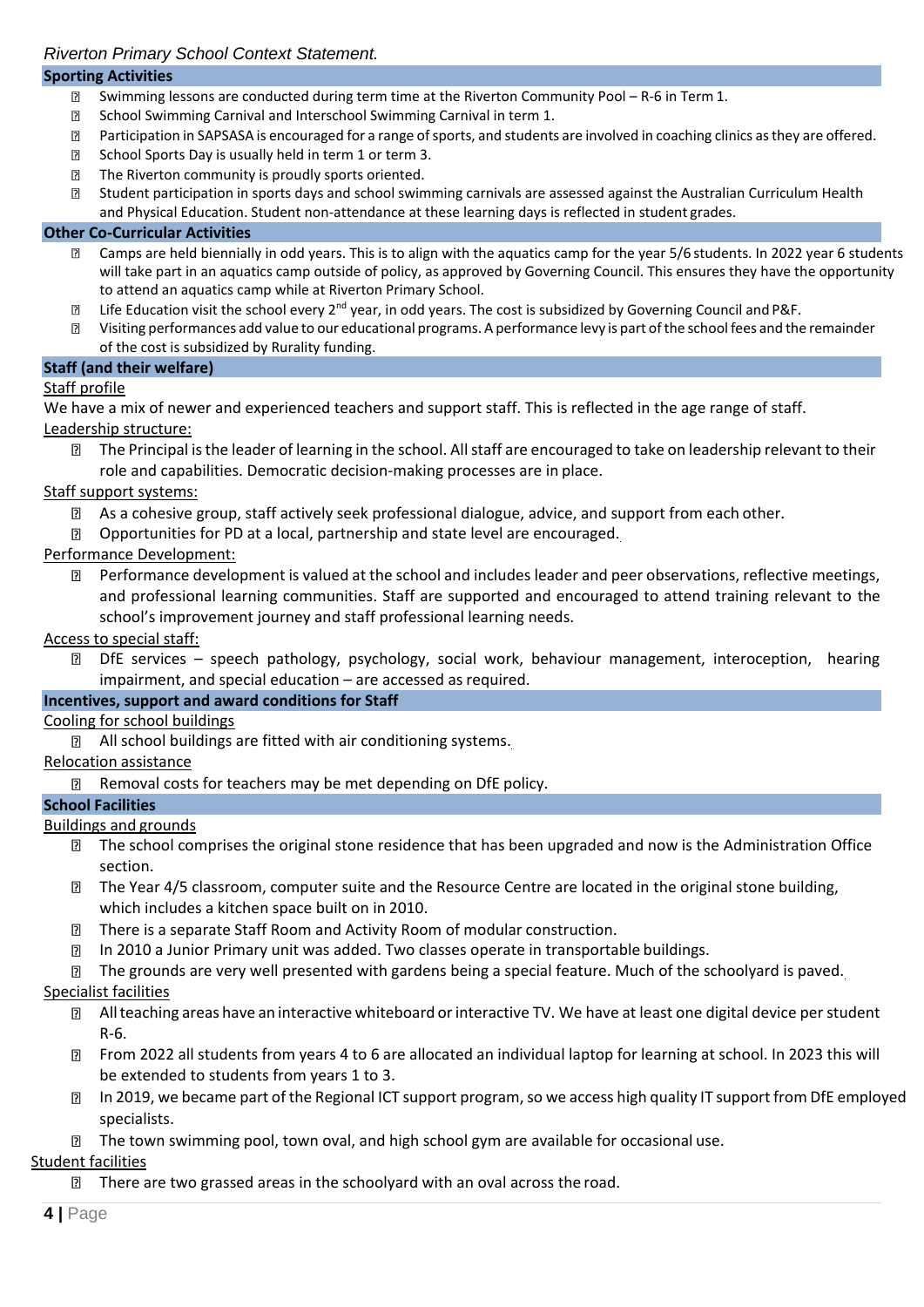- $\overline{2}$ There is adequate hard play area. There is a sandpit with sand toys.
- Children are encouraged to take part in nature and active play during recess and lunch playtimes.  $\overline{2}$
- A quantity of playground equipment has been purchased and installed over a period of time. Playground audits  $\mathbf{E}$ are conducted every two years in even years from 2020.
- Lunches are available daily from the local deli, following the healthy eating guidelines and are ordered through the school. This will resume from early term 2, 2022.
- Tuck Days are provided by P&F and SRC.  $\boxed{2}$

# Staff facilities

- Staff are able to work in the staffroom during NIT, in the Teacher Preparation/Photocopy room, or in the admin area back office, with access to 3 'hot desks'. Staff have ready access to laptops and computers.
- A staff resource room is situated near the library.

# Access for students and staff with disabilities

Ramps are provided for wheelchair accessto the staffroom, activity room, a single and dual classroom and a toilet.

# Access to bus transport

- $\mathbf{E}$ A network of school buses services is managed by the local high school for students living out of town. Students come from Marrabel, Rhynie, Tarlee, Riverton, and surrounding districts. Approximately 30 students travel by school bus.
- A locally run bus company is able to offer affordable transport for excursions and camps, and is our preferred supplier. Other bus companies are also available to provide quotes and transport.

# **School Operations**

# Decision making structures.

- All committees make decisions using a consensus approach. Formal decision making bodies are: Staff Meetings, Governing Council, Finance Advisory Committee and the Personnel Advisor Committee.
- School Captains meet with the principal regularly and have a genuine role in supporting and informing the school improvement journey. There is a high level of student agency into the running of the school and pedagogy.

# Regular publications

- $\overline{2}$ The school has an active Facebook page where news items and information are posted on a regular basis.
- The school facebook feed can be viewed from the school webpage.  $\mathbf{P}$
- The school newsletter is published fortnightly and includes community news.  $\boxed{2}$
- A staff handbook is available to all staff and is updated annually.  $\mathbb{R}$
- A parent handbook is available to all families and is updated annually.  $\overline{?}$
- The School Webpage is kept up to date.

# Other communication

- $\mathbf{E}$ Staff communication is via a day book, a weekly emailed bulletin, text messages and emails.
- $\boxed{2}$ Whole school assemblies to showcase students' work are held once a term. Short weekly assemblies take place to ensure a positive whole school culture facilitating wellbeing for learning.

# School financial position

**The school is in a sound financial position.** 

# Special funding

# **The school receives Rural and Isolated Index Funding.**

# **Local Community**

# General characteristics

⊡ Riverton is located 96 km north of Adelaide in an agricultural area comprising mainly sheep, cattle, and grain crop farming. Riverton enjoys high employment, which is available in the areas of agriculture, education, any one of the local businesses, or further afield in such centres as Clare or Gawler. English is spoken in mosthomes.

2 small sub divisions have been developed in Riverton leading to new homes being constructed and some new families moving into the district. As a near city location, there has been an increase in families moving into rental accommodation in the district.

# Parent and community involvement

- The parents and general community have a reasonable level of involvement in, and offer a high degree ofsupport to the school.
- The Governing Council and Parents and Friends(P&F) groups are both very actively involved in school affairs. P&F is the main fundraising group within the school.
- Sub committees of the Governing Council include an ICT Committee, Grounds Committee and others as required. $\overline{2}$